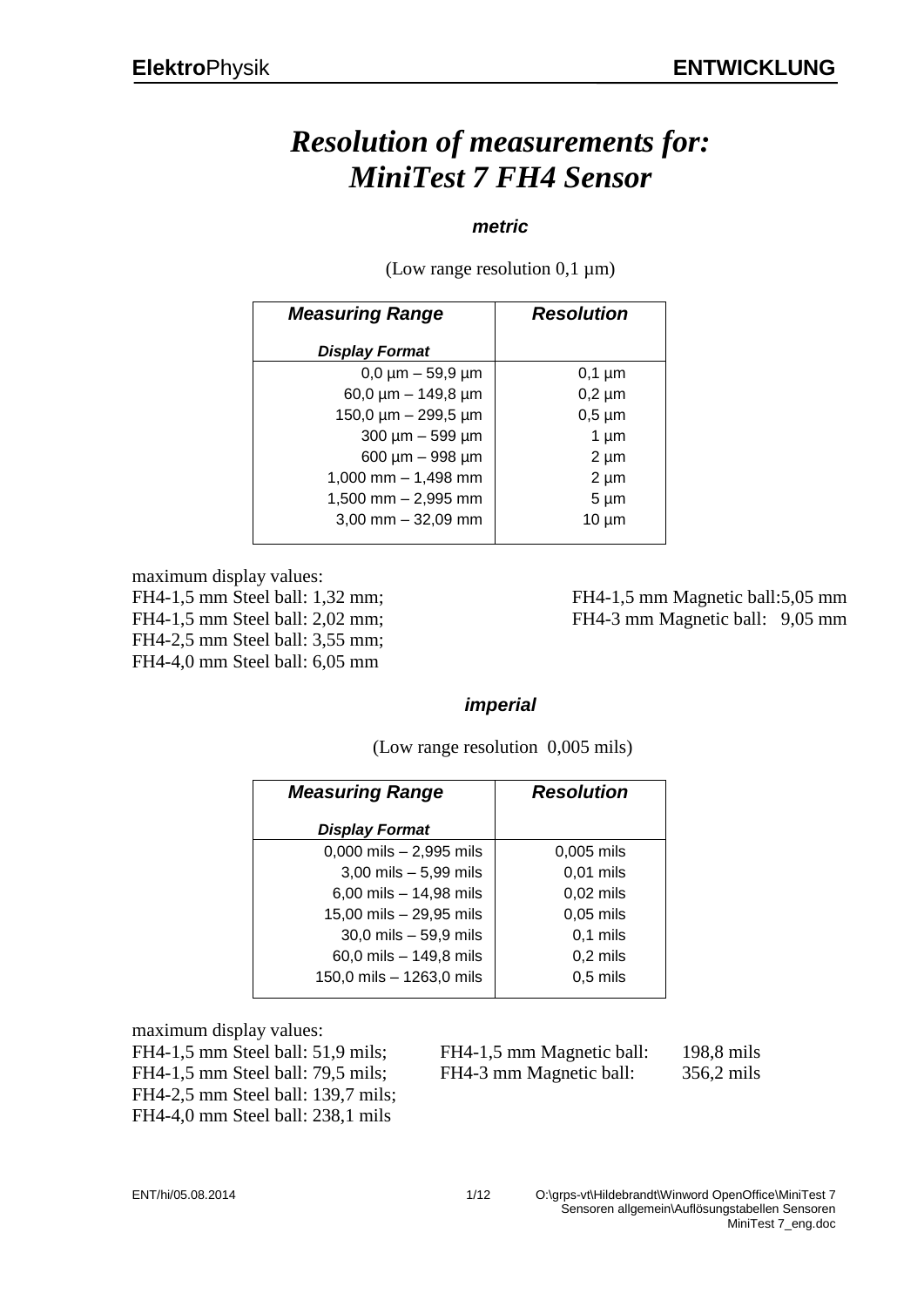### *Resolution of measurements for: FH10 Sensor*

#### *metric*

(Low range resolution  $0.2 \mu m$ )

| <b>Measuring Range</b>    | <b>Resolution</b> |
|---------------------------|-------------------|
| <b>Display Format</b>     |                   |
| $0,0 \mu m - 149,8 \mu m$ | $0,2 \mu m$       |
| 150,0 µm - 299,5 µm       | $0,5 \mu m$       |
| $300 \mu m - 599 \mu m$   | $1 \mu m$         |
| 600 µm - 998 µm           | $2 \mu m$         |
| 1,000 mm $-$ 1,498 mm     | $2 \mu m$         |
| $1,500$ mm $- 2,995$ mm   | $5 \mu m$         |
| $3,00$ mm $-5,99$ mm      | $10 \mu m$        |
| $6,00$ mm $-49,98$ mm     | $20 \mu m$        |

maximum display values:

FH10-6,0 mm Steel ball: 10,05 mm; FH10-9,0 mm Steel ball: 13,05 mm

FH10-2,5 mm Steel ball: 4,05 mm; FH10-4,0 mm Magnetic ball: 16,05 mm FH10-4,0 mm Steel ball: 7,05 mm; FH10-6,0 mm Magnetic ball: 24,05 mm

#### *imperial*

(Low range resolution 0,01 mils)

| <b>Measuring Range</b>                    | <b>Resolution</b> |  |
|-------------------------------------------|-------------------|--|
| <b>Display Format</b>                     |                   |  |
| $0,00 \text{ miles} - 5,99 \text{ miles}$ | $0,01$ mils       |  |
| 6,00 mils $- 14,98$ mils                  | $0,02$ mils       |  |
| 15,00 mils - 29,95 mils                   | $0,05$ mils       |  |
| $30,0$ mils $-59,9$ mils                  | $0,1$ mils        |  |
| 60,0 mils $- 149.8$ mils                  | $0,2$ mils        |  |
| 150,0 mils - 299,5 mils                   | $0,5$ mils        |  |
| 300 mils $-$ 1967 mils                    | 1 mils            |  |

maximum display values:

FH10-6,0 mm Steel ball: 395 mils; FH10-9,0 mm Steel ball: 513 mils

FH10-2,5 mm Steel ball: 159,0 mils; FH10-4,0 mm Magnetic ball: 631 mils FH10-4,0 mm Steel ball: 277,5 mils; FH10-6,0 mm Magnetic ball: 946 mils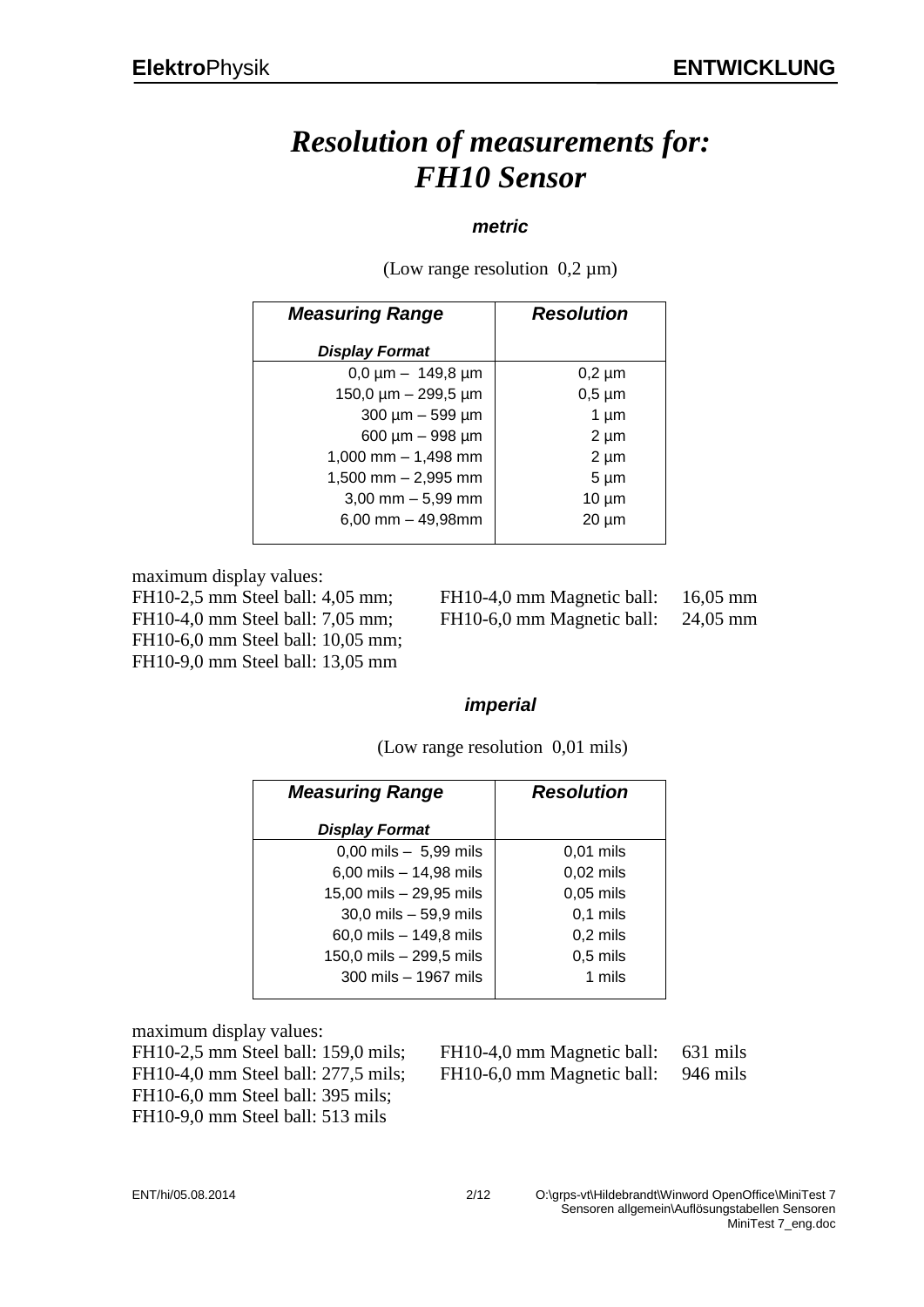# *Resolution of measurements for MiniTest 7 FH10\_ZF Sensor (custom-built)*

### *metric*

(Low range resolution  $20 \mu m$ )

| <b>Measuring Range</b> | <b>Resolution</b> |  |
|------------------------|-------------------|--|
| <b>Display Format</b>  |                   |  |
| $0,00$ mm $- 1,48$ mm  | $20 \mu m$        |  |
| $1,50$ mm $- 2,95$ mm  | $50 \mu m$        |  |
| $3,0$ mm $-5,9$ mm     | $100 \mu m$       |  |
| 6,0 mm $-$ 40,4 mm     | 200 µm            |  |

maximum display values: FH10-14 mm Rohr: 20,2 mm FH10-12 mm Rohr: 20,2 mm

### *imperial*

(Low range resolution 0,1 mils)

| <b>Measuring Range</b>  | <b>Resolution</b> |  |
|-------------------------|-------------------|--|
| <b>Display Format</b>   |                   |  |
| $0,0$ mils $-59,9$ mils | $0,1$ mils        |  |
| 60,0 mils - 149,8 mils  | $0,2$ mils        |  |
| 150,0 mils - 299,5 mils | $0,5$ mils        |  |
| 300 mils - 1594 mils    | 1 mils            |  |

maximum display values: FH10-14 mm tube: 795 mils FH10-12 mm tube: 795 mils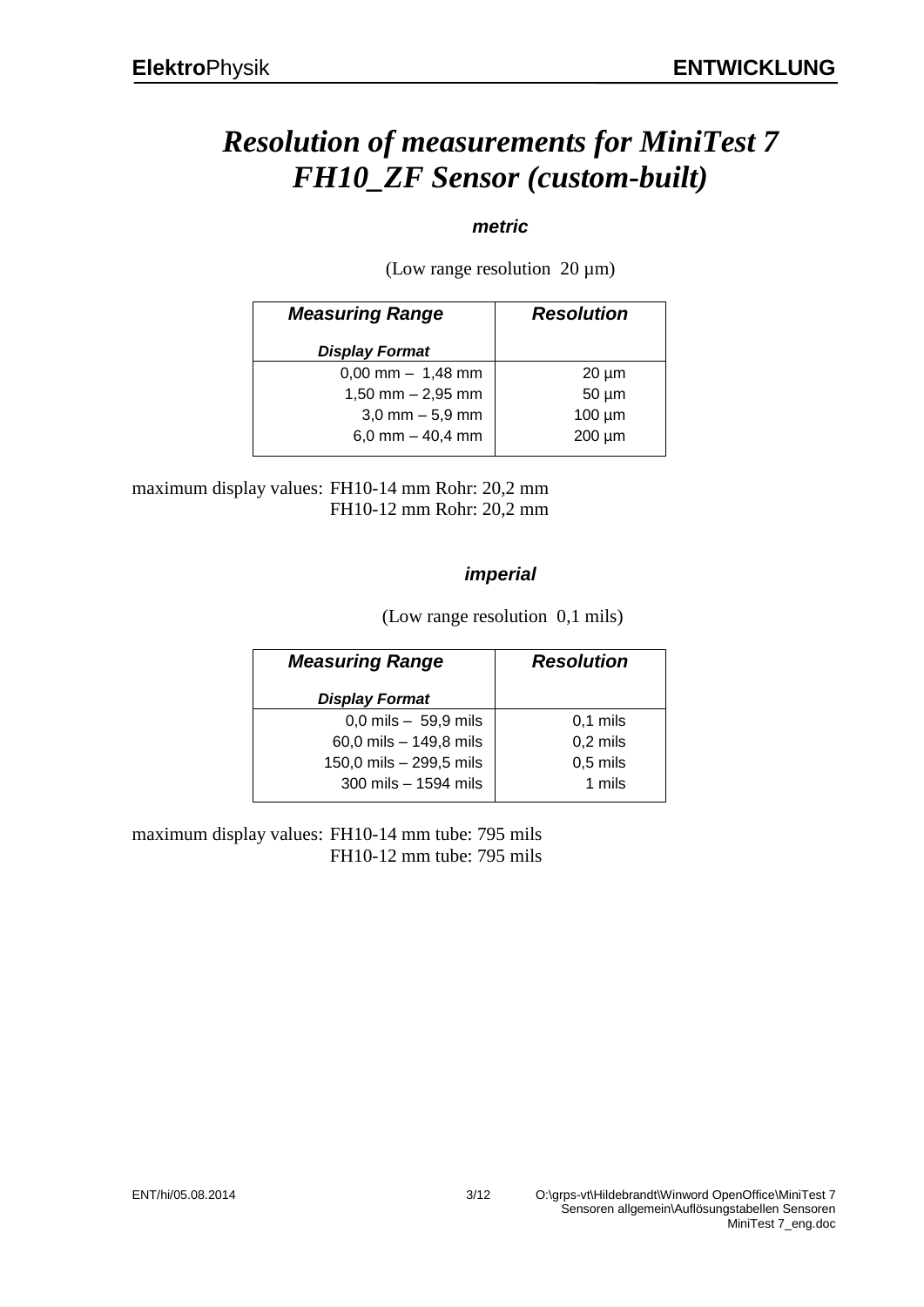# *Resolution of measurements for MiniTest 7 FH10\_G Sensor (Custom-built for conveyor belts)*

### *metric*

(Low range resolution  $20 \mu m$ )

| <b>Measuring Range</b> | <b>Resolution</b> |  |
|------------------------|-------------------|--|
| <b>Display Format</b>  |                   |  |
| $0,00$ mm $- 1,48$ mm  | $20 \mu m$        |  |
| $1,50$ mm $- 2,95$ mm  | $50 \mu m$        |  |
| $3,0$ mm $-5,9$ mm     | $100 \mu m$       |  |
| 6,0 mm $-60,4$ mm      | 200 µm            |  |

maximum display values: FH10 65: 25,2 mm FH10 25 (ST2500): 30,2 mm FH10 45 (ST4500): 30,2 mm

### *imperial*

(Low range resolution 0,1 mils)

| <b>Measuring Range</b>  | <b>Resolution</b> |  |
|-------------------------|-------------------|--|
| <b>Display Format</b>   |                   |  |
| $0,0$ mils $-59,9$ mils | $0,1$ mils        |  |
| 60,0 mils - 149,8 mils  | $0,2$ mils        |  |
| 150,0 mils - 299,5 mils | $0,5$ mils        |  |
| 300 mils - 2378 mils    | 1 mils            |  |

maximum display values: FH10 65: 992 mils FH10 25 (ST2500): 1188 mils FH10 45 (ST4500): 1188 mils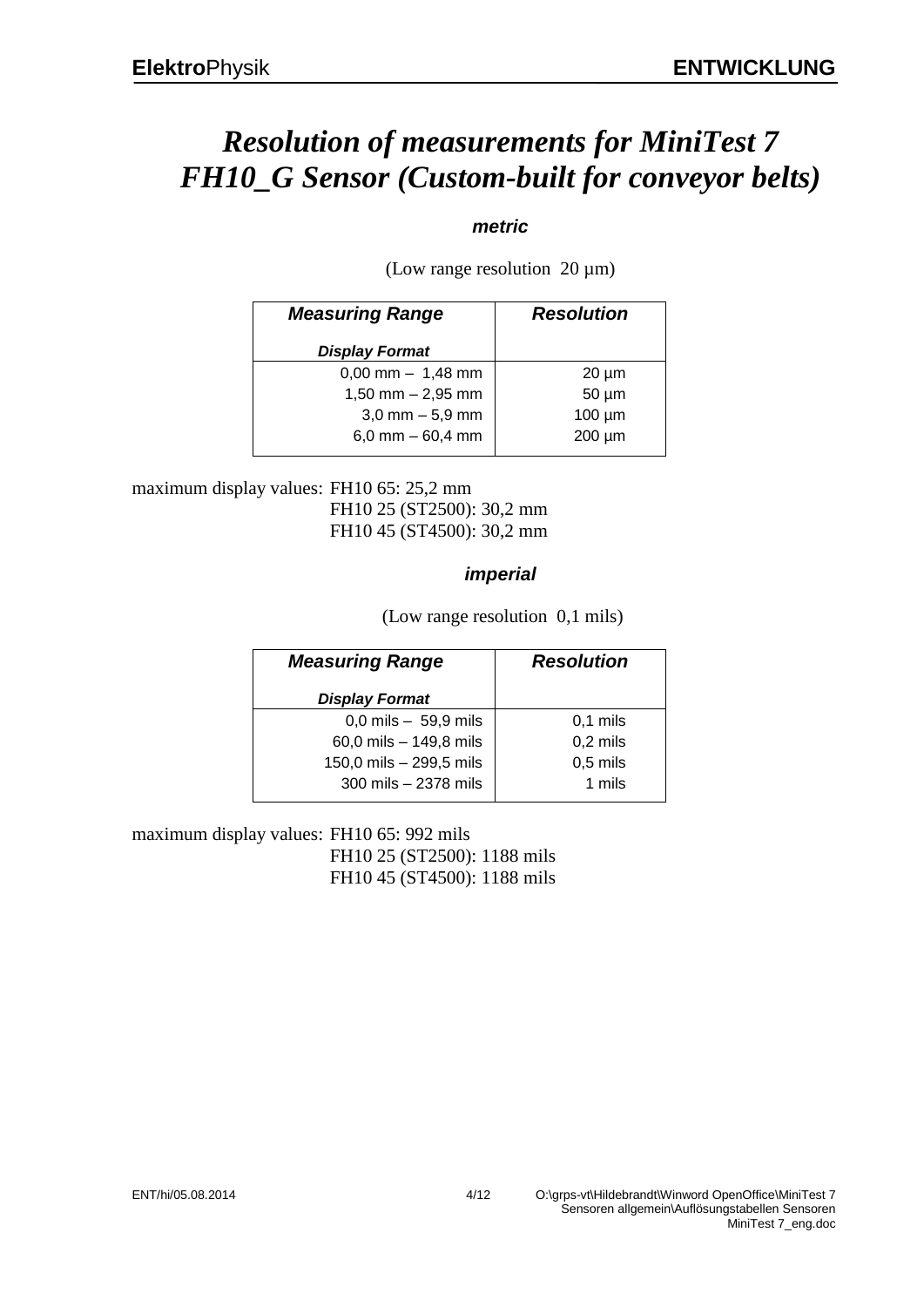# *Resolution of measurements for MiniTest 7 F05 / F0.5M / N02 Sonden*

### *metric*

| <b>Measuring Range</b><br><b>F-Part</b> | <b>Measuring Range</b><br><b>N-Part</b> | <b>Resolution</b>                 |
|-----------------------------------------|-----------------------------------------|-----------------------------------|
| <b>Display Format</b>                   | <b>Display Format</b>                   |                                   |
| $0,00 \mu m - 29,98 \mu m$              | $0,00 \mu m - 29,98 \mu m$              | $0,00,00$ $\mu$ m $14,98$ $\mu$ m |
| $30,00 \mu m - 59,95 \mu m$             | $30,00 \mu m - 59,95 \mu m$             | 15,0000 mm 29,95 um               |
| $60,0 \mu m - 149,9 \mu m$              | 60,0 $\mu$ m – 149,9 $\mu$ m            | $30,0$ umum 59,9 um               |
| 150,0 $\mu$ m - 299,8 $\mu$ m           | 150,0 µm - 299,8 µm                     | 60,000 pm 149,8 µm                |
| $300,0 \mu m - 599,5 \mu m$             | $300,0 \mu m - 599,5 \mu m$             | 150, @µ5mum 299, 5 µm             |
| $600 \mu m - 1499 \mu m$                | $600 \mu m - 1499 \mu m$                | 300 µmum 610 µm                   |
|                                         |                                         |                                   |
|                                         |                                         |                                   |

(Low range resolution  $0.02 \mu m$ )

maximum display values: F-Part: 510 µm

N-Part: 205 µm

### *imperial*

(Low range resolution 0,001 mils)

| <b>Measuring Range</b><br><b>F-Part</b> | <b>Measuring Range</b><br>N-Part | <b>Resolution</b>          |  |
|-----------------------------------------|----------------------------------|----------------------------|--|
| <b>Display Format</b>                   | <b>Display Format</b>            |                            |  |
| $0,000$ mils $- 1,499$ mils             | $0,000$ mils $-1,499$ mils       | 0,00000 miles 0,599 mils   |  |
| 1,500 mils - 2,998 mils                 | 1,500 mils - 2,998 mils          | 0,600002itsils 1,498 mils  |  |
| 3,000 mils $-5,995$ mils                | 3,000 mils $-5,995$ mils         | 1,50005 itsils 2,995 mils  |  |
| 6,00 mils $- 14,99$ mils                | 6,00 mils $- 14,99$ mils         | $3,000$ Milsnils 5,99 mils |  |
| 15,00 mils - 24,98 mils                 | 15,00 mils - 24,98 mils          | 6,00,02 lsnils 24,00 mils  |  |
| 25,00 mils - 59,00 mils                 | 25,00 mils - 59,00 mils          | $0,05$ mils                |  |
|                                         |                                  |                            |  |

maximum display values: F-Part: 20,07 mils

N-Part: 8,07 mils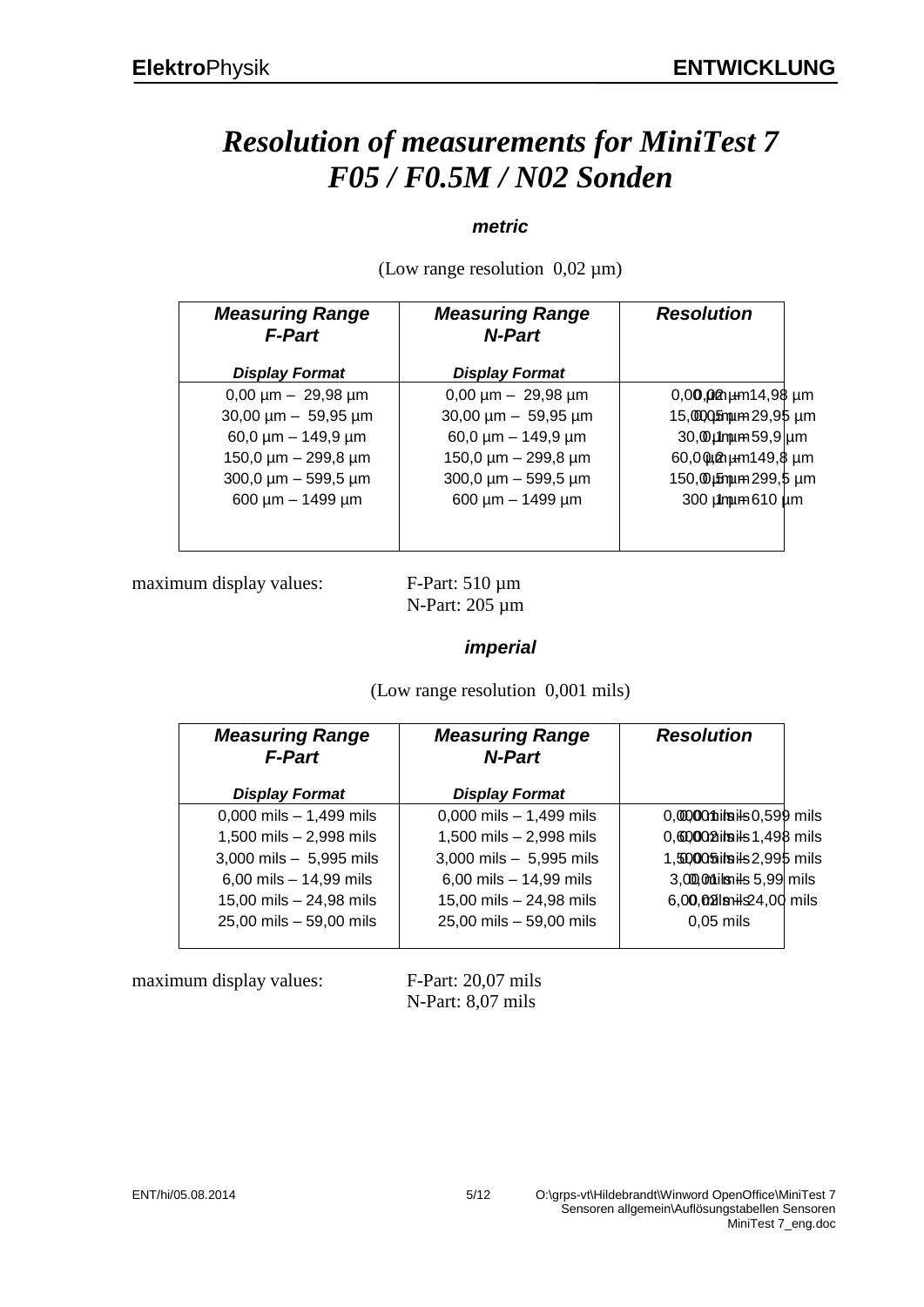# *Resolution of measurements for MiniTest 7 FN1.5 / FN1.5-90 / F1.5 / F1.5-90 / N0.7 / N0.7-90 Sonden*

#### *metric*

(Low range resolution  $0.05 \mu m$ )

| <b>Measuring Range</b><br><b>F-Part</b> | <b>Measuring Range</b><br>N-Part | <b>Resolution</b> |
|-----------------------------------------|----------------------------------|-------------------|
| <b>Display Format</b>                   | <b>Display Format</b>            |                   |
| $0,00 \mu m - 29,95 \mu m$              | $0,00 \mu m - 29,95 \mu m$       | $0,05 \mu m$      |
| $30,0 \mu m - 59,9 \mu m$               | $30,0 \mu m - 59,9 \mu m$        | $0,1 \mu m$       |
| 60,0 $\mu$ m - 149,8 $\mu$ m            | 60,0 $\mu$ m - 149,8 $\mu$ m     | $0,2 \mu m$       |
| $150,0 \mu m - 299,5 \mu m$             | $150,0 \mu m - 299,5 \mu m$      | $0,5 \mu m$       |
| $300 \mu m - 599 \mu m$                 | $300 \mu m - 599 \mu m$          | $1 \mu m$         |
| $600 \mu m - 998 \mu m$                 | 600 µm - 998 µm                  | $2 \mu m$         |
| 1,000 mm $-$ 1,498 mm                   | $1,000$ mm $- 1,898$ mm          | $2 \mu m$         |
| 1,500 mm - 3995 mm                      |                                  | $5 \mu m$         |

maximum display values: F-Part: 1,520 mm

N-Part: 710 µm

#### *imperial*

(Low range resolution 0,002 mils)

| <b>Measuring Range</b><br><b>F-Part</b> | <b>Measuring Range</b><br><b>N-Part</b> | <b>Resolution</b> |
|-----------------------------------------|-----------------------------------------|-------------------|
| <b>Display Format</b>                   | <b>Display Format</b>                   |                   |
| $0,000$ mils $- 1,498$ mils             | $0,000$ mils $-1,498$ mils              | $0,002$ mils      |
| 1,500 mils $- 2,995$ mils               | 1,500 mils - 2,995 mils                 | 0,005 mils        |
| 3,00 mils $-5,99$ mils                  | $3,00$ mils $-5,99$ mils                | $0,01$ mils       |
| 6,00 mils - 14,98 mils                  | 6,00 mils $- 14,98$ mils                | $0,02$ mils       |
| 15,00 mils - 99,95 mils                 | 15,00 mils - 74,70 mils                 | $0,05$ mils       |
| 100,0 mils - 157,3 mils                 |                                         | $0,1$ mils        |

maximum display values: F-Part: 59,84 mils

N-Part: 27,95 mils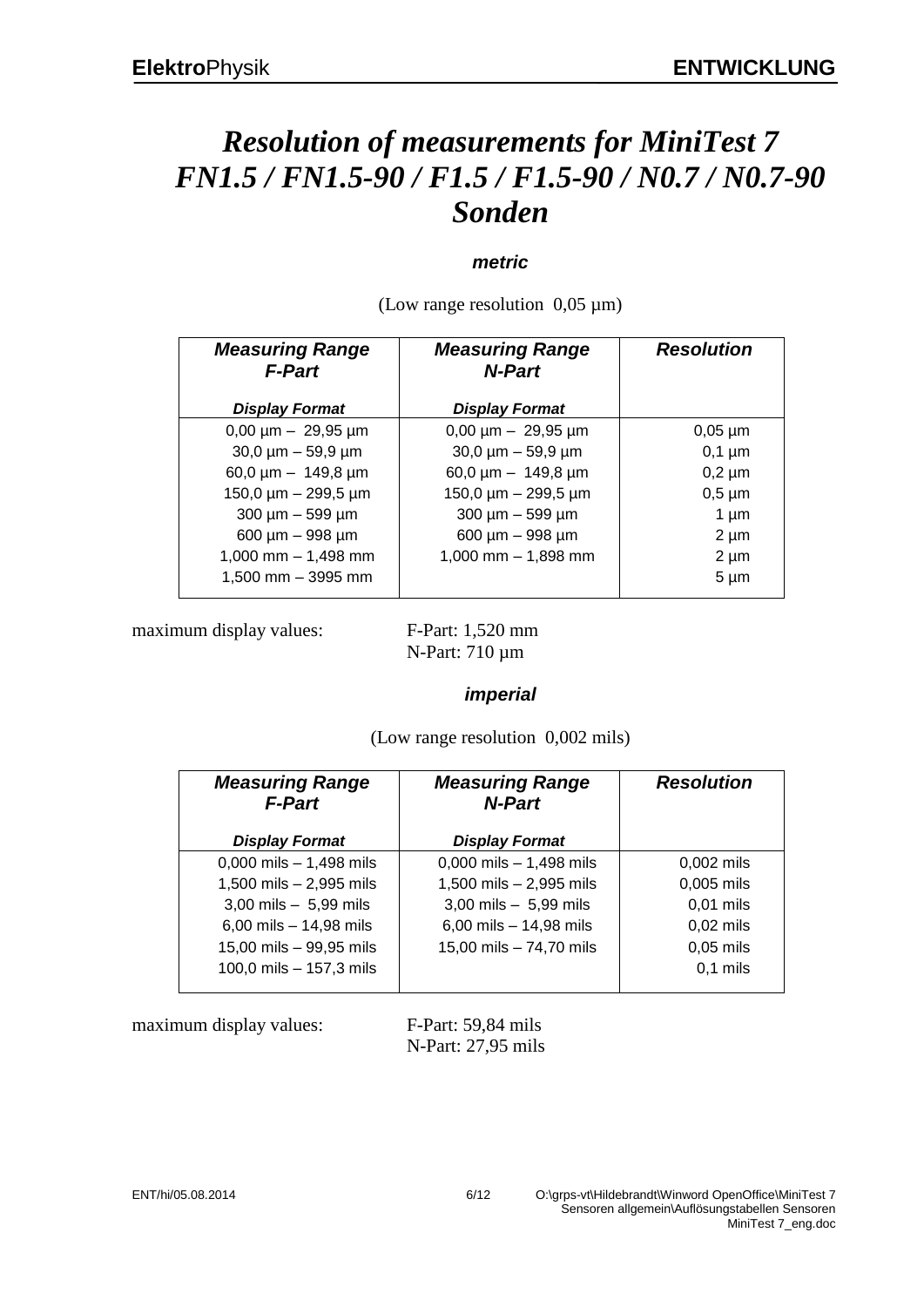# *Resolution of measurements for MiniTest 7 F2.6 VW Sensor (Custom-built)*

### *metric*

(Low range resolution 0,05 µm)

| <b>Measuring Range</b><br><b>F-Part</b> | <b>Resolution</b> |
|-----------------------------------------|-------------------|
| <b>Display Format</b>                   |                   |
| $0,00 \mu m - 29,95 \mu m$              | $0,05 \mu m$      |
| $30,0 \mu m - 59,9 \mu m$               | $0,1 \mu m$       |
| 60,0 $\mu$ m - 149,8 $\mu$ m            | $0,2 \mu m$       |
| 150,0 $\mu$ m - 299,5 $\mu$ m           | $0,5 \mu m$       |
| 300 µm - 599 µm                         | $1 \mu m$         |
| 600 µm - 998 µm                         | $2 \mu m$         |
| $1,000$ mm $- 1,498$ mm                 | $2 \mu m$         |
| 1,500 mm - 5495 mm                      | $5 \mu m$         |

maximum display values: F-Part: 2,610 mm

### *imperial*

(Low range resolution 0,002 mils)

| <b>Measuring Range</b><br><b>F-Part</b> | <b>Resolution</b> |
|-----------------------------------------|-------------------|
| <b>Display Format</b>                   |                   |
| 0,000 mils $- 1,498$ mils               | 0,002 mils        |
| 1,500 mils - 2,995 mils                 | 0,005 mils        |
| $3,00$ mils $-5,99$ mils                | $0,01$ mils       |
| 6,00 mils $- 14,98$ mils                | 0,02 mils         |
| 15,00 mils - 99,95 mils                 | $0,05$ mils       |
| 100,0 mils - 216,3 mils                 | $0,1$ mils        |

maximum display values: F-Part: 102,7 mils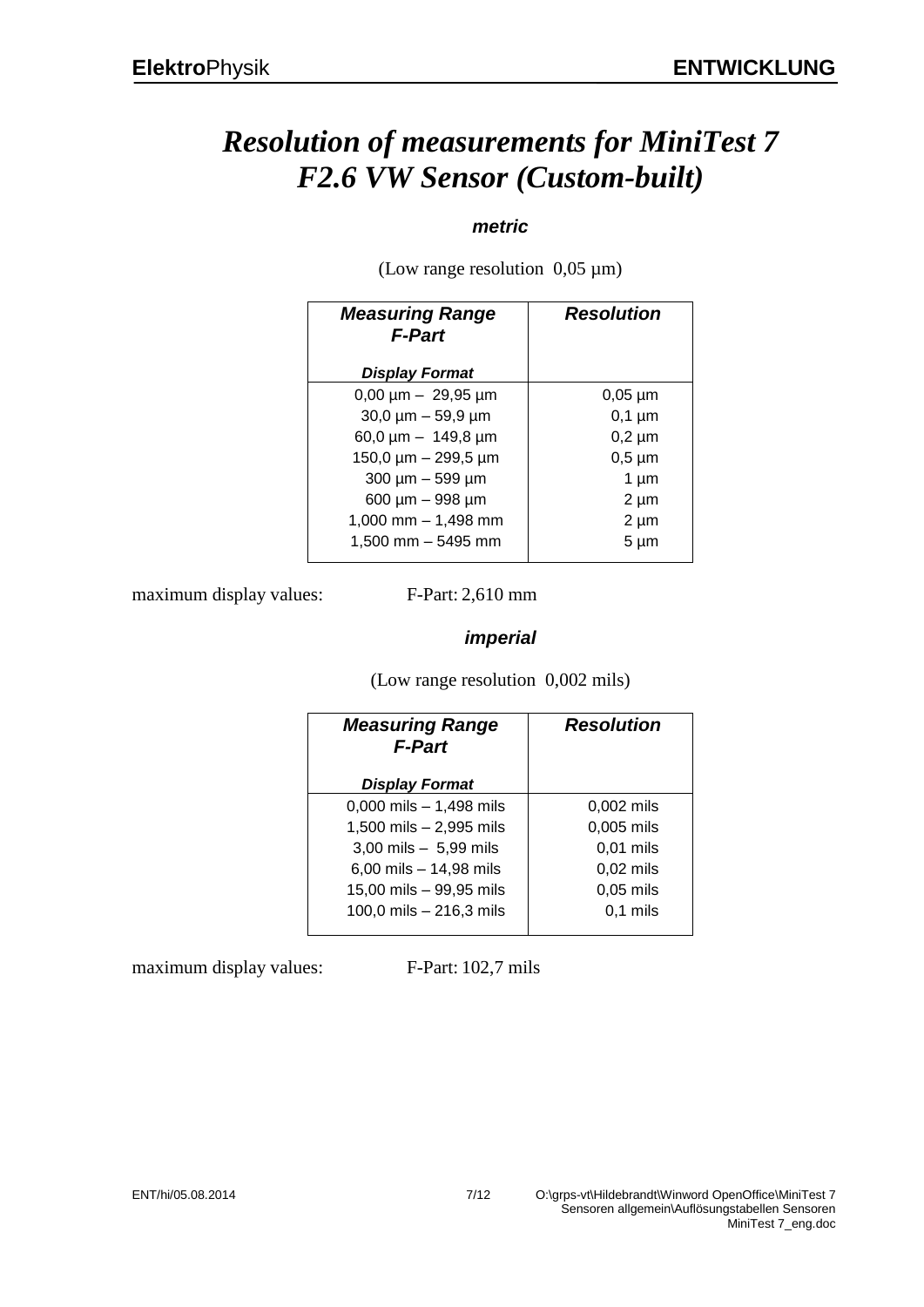# *Resolution of measurements for MiniTest 7 FN3 / F3 Sensors*

### *metric*

| <b>Measuring Range</b><br><b>F-Part</b> | <b>Measuring Range</b><br><b>N-Part</b> | <b>Resolution</b>    |
|-----------------------------------------|-----------------------------------------|----------------------|
| <b>Display Format</b>                   | <b>Display Format</b>                   |                      |
| $0,0 \mu m - 99,5 \mu m$                | $0,0 \mu m - 99,5 \mu m$                | $0,00$ umphpm59,9 um |
| $100 \mu m - 299 \mu m$                 | 100 $\mu$ m - 299 $\mu$ m               | 60,0 um um 149,8 um  |
| $300 \mu m - 498 \mu m$                 | $300 \mu m - 498 \mu m$                 | 150,0 µmum 299,5 µm  |
| $500 \mu m - 995 \mu m$                 | $500 \mu m - 995 \mu m$                 | 300 pm m 599 pm      |
| $1,00$ mm $-9,99$ mm                    | $1,00$ mm $-6,99$ mm                    | 6001 Mm m 998 um     |
|                                         |                                         |                      |

(Low range resolution  $0,1 \mu m$ )

maximum display values: F-Part: 3,05 mm

N-Part: 2,54 mm

### *imperial*

(Low range resolution 0,005 mils)

| <b>Measuring Range</b><br><b>F-Part</b>   | <b>Measuring Range</b><br>N-Part | <b>Resolution</b> |
|-------------------------------------------|----------------------------------|-------------------|
| <b>Display Format</b>                     | <b>Display Format</b>            |                   |
| $0,00 \text{ miles} - 4,98 \text{ miles}$ | $0,000$ mils $- 2,995$ mils      | $0,02$ mils       |
| 5,00 mils $-9,95$ mils                    | $3,00$ mils $-5,99$ mils         | $0,05$ mils       |
| 10,0 mils $- 29.9$ mils                   | 6,00 mils $- 14,98$ mils         | $0,1$ mils        |
| 30,0 mils $-$ 49,8 mils                   | 15,00 mils - 29,95 mils          | $0,2$ mils        |
| 50,0 mils - 99,5 mils                     | $30,0$ mils $-59,9$ mils         | $0,5$ mils        |
| 100 mils $-$ 393 mils                     | $60,0$ mils $-275$ mils          | 1 mils            |
|                                           |                                  |                   |
|                                           |                                  |                   |

maximum display values: F-Part: 120 mils

N-Part: 100 mils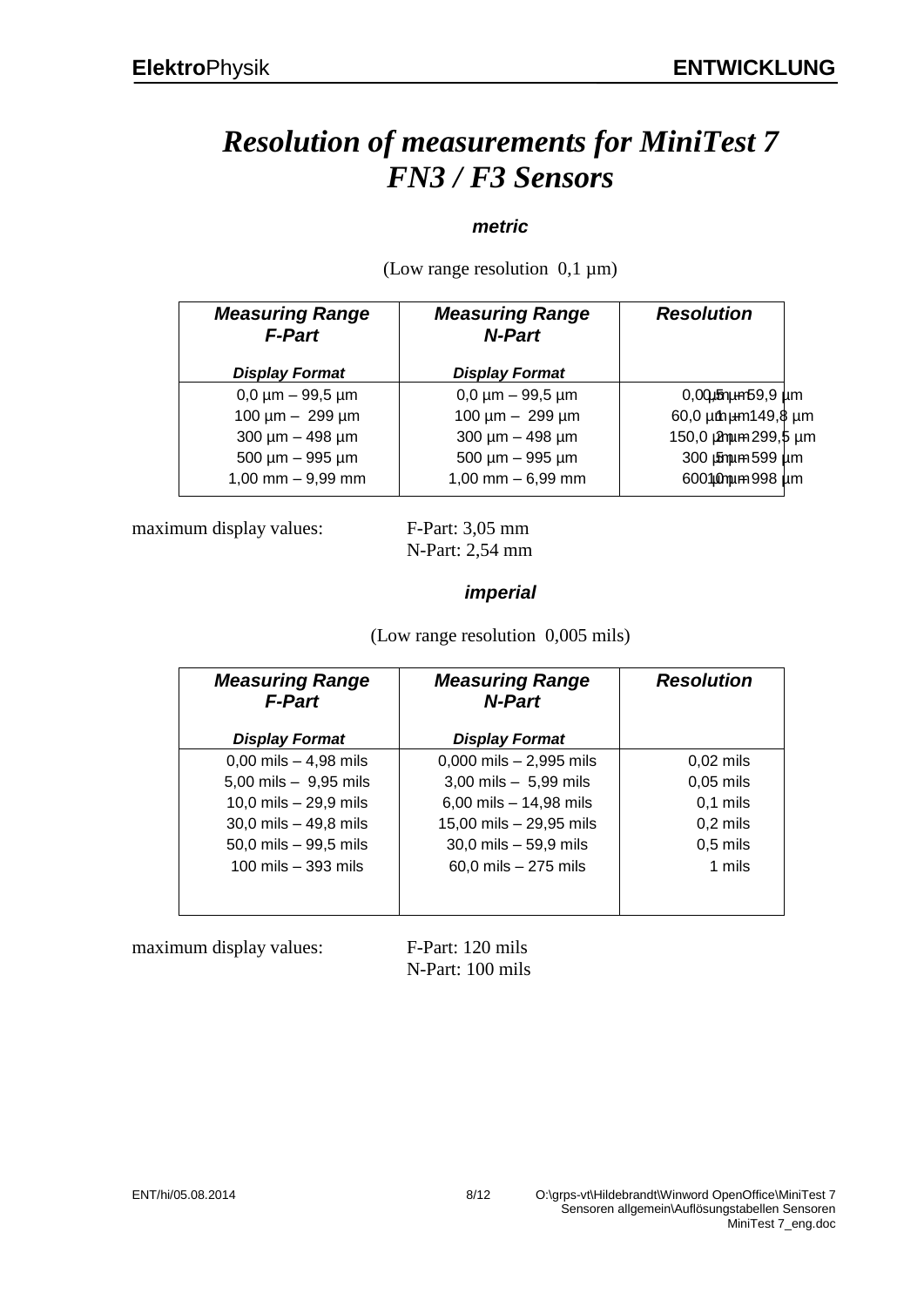# *Resolution of measurements for MiniTest 7 FN5 / F5 / F2 / N2.5 Sensors*

### *metric*

(Low range resolution  $0,1 \mu m$ )

| <b>Measuring Range</b><br><b>F-Part</b> | <b>Measuring Range</b><br>N-Part | <b>Resolution</b> |
|-----------------------------------------|----------------------------------|-------------------|
| <b>Display Format</b>                   | <b>Display Format</b>            |                   |
| $0,0 \mu m - 59,9 \mu m$                | $0,0 \mu m - 59,9 \mu m$         | $0,1 \mu m$       |
| 60,0 $\mu$ m - 149,8 $\mu$ m            | 60,0 $\mu$ m - 149,8 $\mu$ m     | $0,2 \mu m$       |
| 150,0 $\mu$ m - 299,5 $\mu$ m           | 150,0 $\mu$ m - 299,5 $\mu$ m    | $0,5 \mu m$       |
| $300 \mu m - 599 \mu m$                 | $300 \mu m - 599 \mu m$          | $1 \mu m$         |
| $600 \mu m - 998 \mu m$                 | $600 \mu m - 998 \mu m$          | $2 \mu m$         |
| 1,000 mm $-$ 1,498 mm                   | 1,000 mm $-$ 1,498 mm            | $2 \mu m$         |
| $1,500$ mm $- 2,995$ mm                 | 1,500 mm $-$ 5,080 mm            | $5 \mu m$         |
| $3,00$ mm $-9,99$ mm                    |                                  | $10 \mu m$        |
| $10,00$ mm $- 12,99$ mm                 |                                  | $10 \mu m$        |
|                                         |                                  |                   |

maximum display values: F-Part: 5,08 mm

N-Part: 2,540 mm

#### *imperial*

(Low range resolution 0,005 mils)

| <b>Measuring Range</b><br><b>F-Part</b> | <b>Measuring Range</b><br><b>N-Part</b> | <b>Resolution</b> |
|-----------------------------------------|-----------------------------------------|-------------------|
| <b>Display Format</b>                   | <b>Display Format</b>                   |                   |
| $0,000$ mils $- 2,995$ mils             | $0,000$ mils $- 2,995$ mils             | $0,005$ mils      |
| $3,00$ mils $-5,99$ mils                | $3,00$ mils $-5,99$ mils                | $0,01$ mils       |
| 6,00 mils $- 14,98$ mils                | 6,00 mils $- 14,98$ mils                | $0,02$ mils       |
| 15,00 mils - 29,95 mils                 | 15,00 mils - 29,95 mils                 | $0,05$ mils       |
| $30,0$ mils $-59,9$ mils                | $30,0$ mils $-59,9$ mils                | $0.1$ mils        |
| 60,0 mils $-$ 149,8 mils                | 60,0 mils - 200,0 mils                  | $0,2$ mils        |
| 150,0 mils - 511,0 mils                 |                                         | $0,5$ mils        |

maximum display values: F-Part: 200 mils

N-Part: 100 mils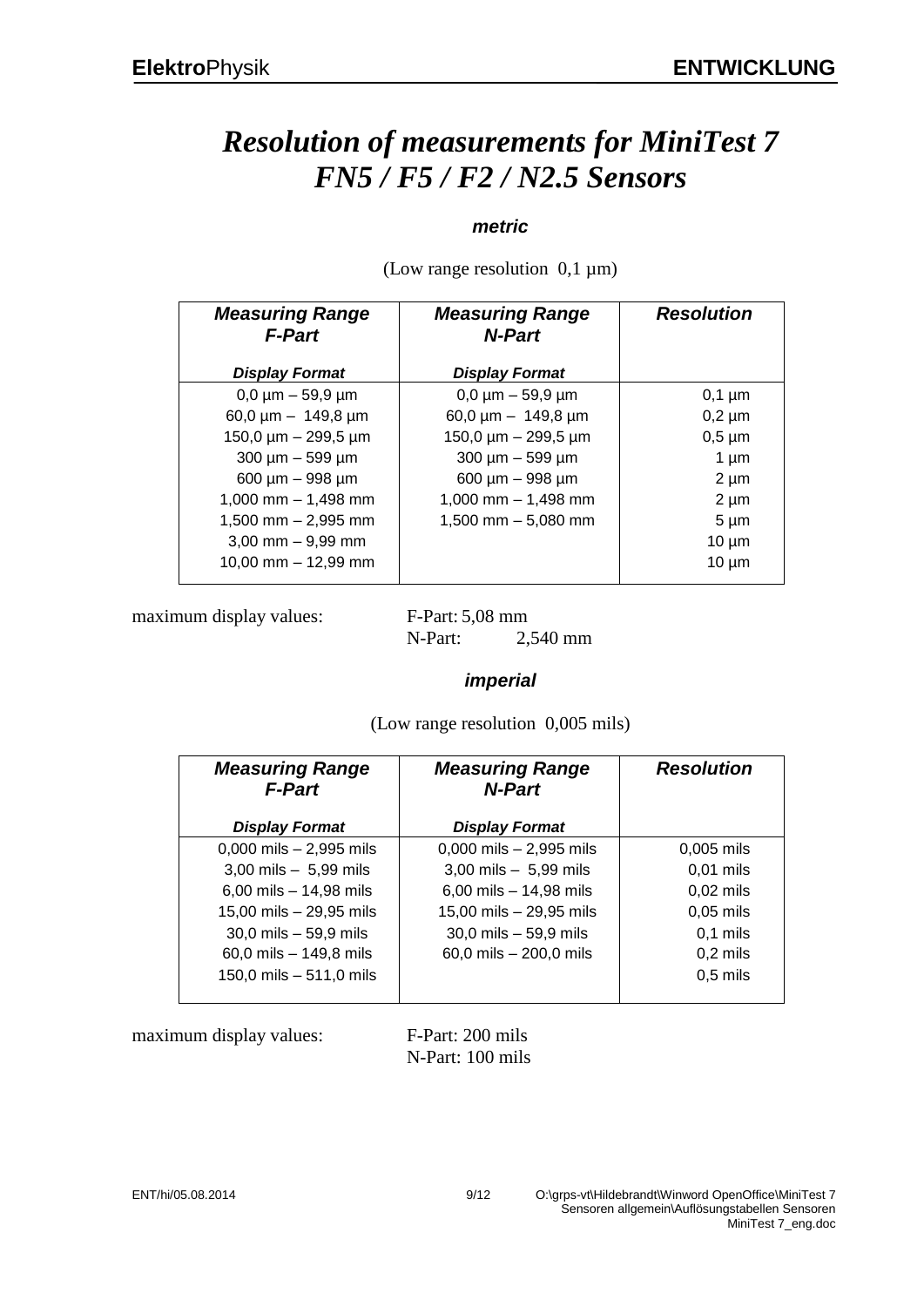# *Resolution of measurements for MiniTest 7 F15 / N7 Sensors*

### *metric*

(Low range resolution  $1,0 \mu m$ )

| <b>Measuring Range</b><br><b>F-Part</b> | <b>Measuring Range</b><br>N-Part | <b>Resolution</b> |
|-----------------------------------------|----------------------------------|-------------------|
| <b>Display Format</b>                   | <b>Display Format</b>            |                   |
| $0 \mu m - 599 \mu m$                   | $0 \mu m - 599 \mu m$            | 1 um              |
| 600 µm - 998 µm                         | 600 µm - 998 µm                  | $2 \mu m$         |
| 1,000 mm $-$ 1,498 mm                   | $1,000$ mm $- 1,498$ mm          | $2 \mu m$         |
| $1,500$ mm $- 2,995$ mm                 | 1,500 mm $- 2,995$ mm            | $5 \mu m$         |
| $3,00$ mm $-5,99$ mm                    | $3,00$ mm $-5,99$ mm             | $10 \mu m$        |
| $6,00$ mm $- 14,98$ mm                  | 6,00 mm $-$ 14,98 mm             | $20 \mu m$        |
| 15,00 mm $-$ 34,95 mm                   |                                  | $50 \mu m$        |

maximum display values: F-Part: 15,18 mm

N-Part: 7,10 mm

### *imperial*

(Low range resolution 0,02 mils)

| <b>Measuring Range</b><br><b>F-Part</b> | <b>Measuring Range</b><br><b>N-Part</b> | <b>Resolution</b> |
|-----------------------------------------|-----------------------------------------|-------------------|
| <b>Display Format</b>                   | <b>Display Format</b>                   |                   |
| $0,00$ mils $-14,98$ mils               | $0,00$ mils $-14,98$ mils               | $0,02$ mils       |
| 15,00 mils - 29,95 mils                 | 15,00 mils - 29,95 mils                 | $0,05$ mils       |
| $30,0$ mils $-59,9$ mils                | $30,0$ mils $-59,9$ mils                | $0,1$ mils        |
| 60,0 mils - 149,8 mils                  | 60,0 mils - 149,8 mils                  | $0,2$ mils        |
| 150,0 mils - 299,5 mils                 | 150,0 mils - 299,5 mils                 | $0,5$ mils        |
| 300 mils - 599 mils                     | $300$ mils $-599$ mils                  | 1 mils            |
| $600$ mils $-1376$ mils                 |                                         | 2 mils            |
|                                         |                                         |                   |

maximum display values: F-Part: 597 mils

N-Part: 279,5 mils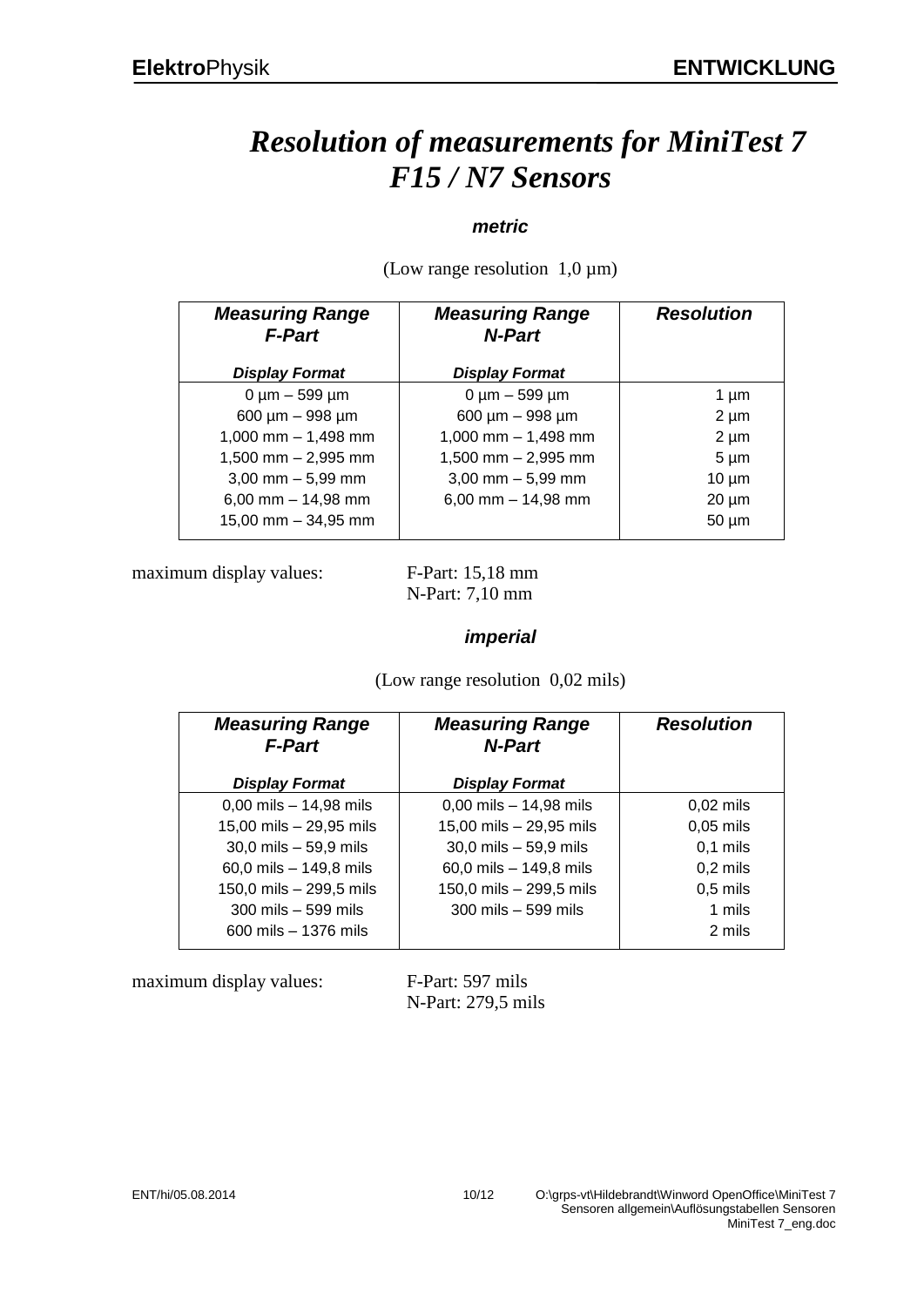# *Resolution of measurements for MiniTest 7 F35 / N20 Sonden*

### *metric*

*Measuring Range F-Part Display Format Measuring Range N-Part Display Format Resolution* 0,000 mm – 2,995 mm 3,00 mm – 5,99 mm 6,00 mm – 14,98 mm 15,00 mm – 29,95 mm 30,0 mm – 74,9 mm  $0 \mu m - 599 \mu m$ 600 µm – 998 µm 1,000 mm – 1,498 mm 1,500 mm – 2,995 mm 3,00 mm – 5,99 mm 6,00 mm – 14,98 mm 15,00 mm – 40,40 mm 1  $\mu$ m  $2 \mu m$  $2 \mu m$ 5 µm 10 µm 20 µm 50 µm 100 µm

(Low range resolution F: 5,0  $\mu$ m und N: 1  $\mu$ m)

maximum display values: F-Part: 35,4 mm

N-Part: 20,20 mm

#### *imperial*

(Low range resolution 0,02 mils)

| <b>Measuring Range</b><br><b>F-Part</b> | <b>Measuring Range</b><br><b>N-Part</b> | <b>Resolution</b> |
|-----------------------------------------|-----------------------------------------|-------------------|
| <b>Display Format</b>                   | <b>Display Format</b>                   |                   |
| $0,00$ mils $-14,98$ mils               | $0,00$ mils $-14,98$ mils               | $0,02$ mils       |
| 15,00 mils - 29,95 mils                 | 15,00 mils - 29,95 mils                 | $0,05$ mils       |
| $30,0$ mils $-59,9$ mils                | $30,0$ mils $-59,9$ mils                | $0,1$ mils        |
| 60,0 mils - 149,8 mils                  | 60,0 mils - 149,8 mils                  | $0,2$ mils        |
| 150,0 mils - 299,5 mils                 | 150,0 mils - 299,5 mils                 | $0,5$ mils        |
| 300 mils - 599 mils                     | 300 mils - 599 mils                     | 1 mils            |
| $600$ mils $-2952$ mils                 | $600$ mils $-1590$ mils                 | 2 mils            |

maximum display values: F-Part: 1393 mils

N-Part: 795 mils